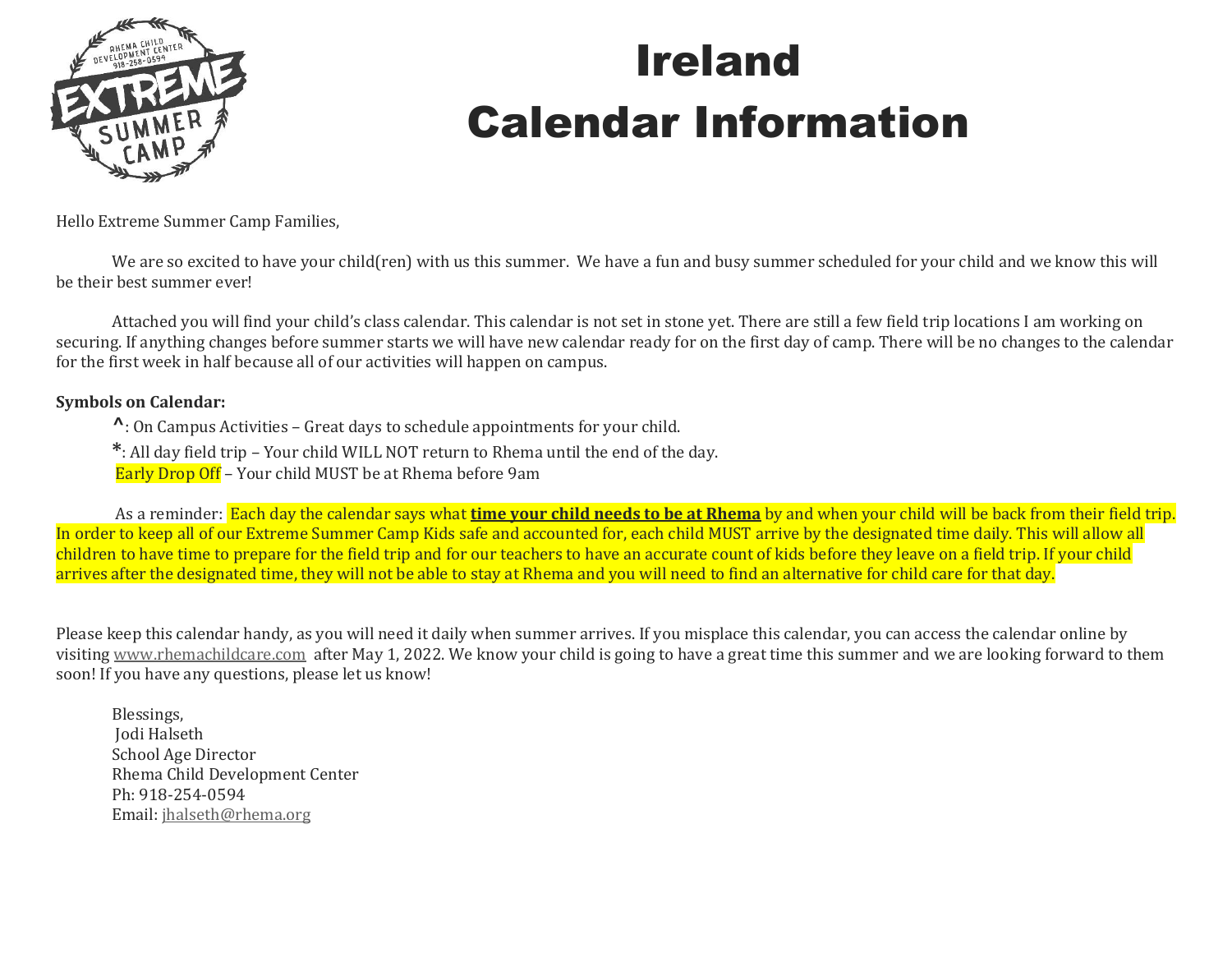

# **RCDC Extreme Summer Camp Ireland| 2nd Grade May 2022**

| Sunday | Monday                                      | Tuesday                                                                                               | Wednesday                                                             | Thursday                                                                           | Friday                                                          | Saturday |
|--------|---------------------------------------------|-------------------------------------------------------------------------------------------------------|-----------------------------------------------------------------------|------------------------------------------------------------------------------------|-----------------------------------------------------------------|----------|
| 22     | 23                                          | 24                                                                                                    | 25                                                                    | 26                                                                                 | Fun Friday 27                                                   | 28       |
|        | ^Welcome &<br>Get to Know<br>you Games      | <b>^Team Building</b><br>Activities<br>9:30-11:30am<br>^Freckles Treat<br>Trailer<br>1:30-2:30pm      | ^Tie Dye<br>9:30-11:30am<br>^Classroom<br>Explorations<br>1:30-2:30pm | ^NRC: Roller<br><b>Skating</b><br>9:00-11:30am<br>^NRC: Inflatables<br>1:00-3:30pm | ^Rhema Tour<br>9:30-11:30am<br>^Movie: Boss Baby<br>1:00-3:30pm |          |
| 29     | 30                                          | 31                                                                                                    |                                                                       |                                                                                    |                                                                 |          |
|        | <b>CLOSED for</b><br><b>Memorial</b><br>Day | ^Summer Camp<br>Orientation<br>9:30-11:30am<br>^Classroom Room<br><b>Rules Setting</b><br>1:00-3:00pm |                                                                       |                                                                                    |                                                                 |          |

**Symbols on Calendar:** 

**^**: On Campus Activities – Great days to schedule appointments for your child.

**\***: All day field trip – Your child WILL NOT return to Rhema until the end of the day.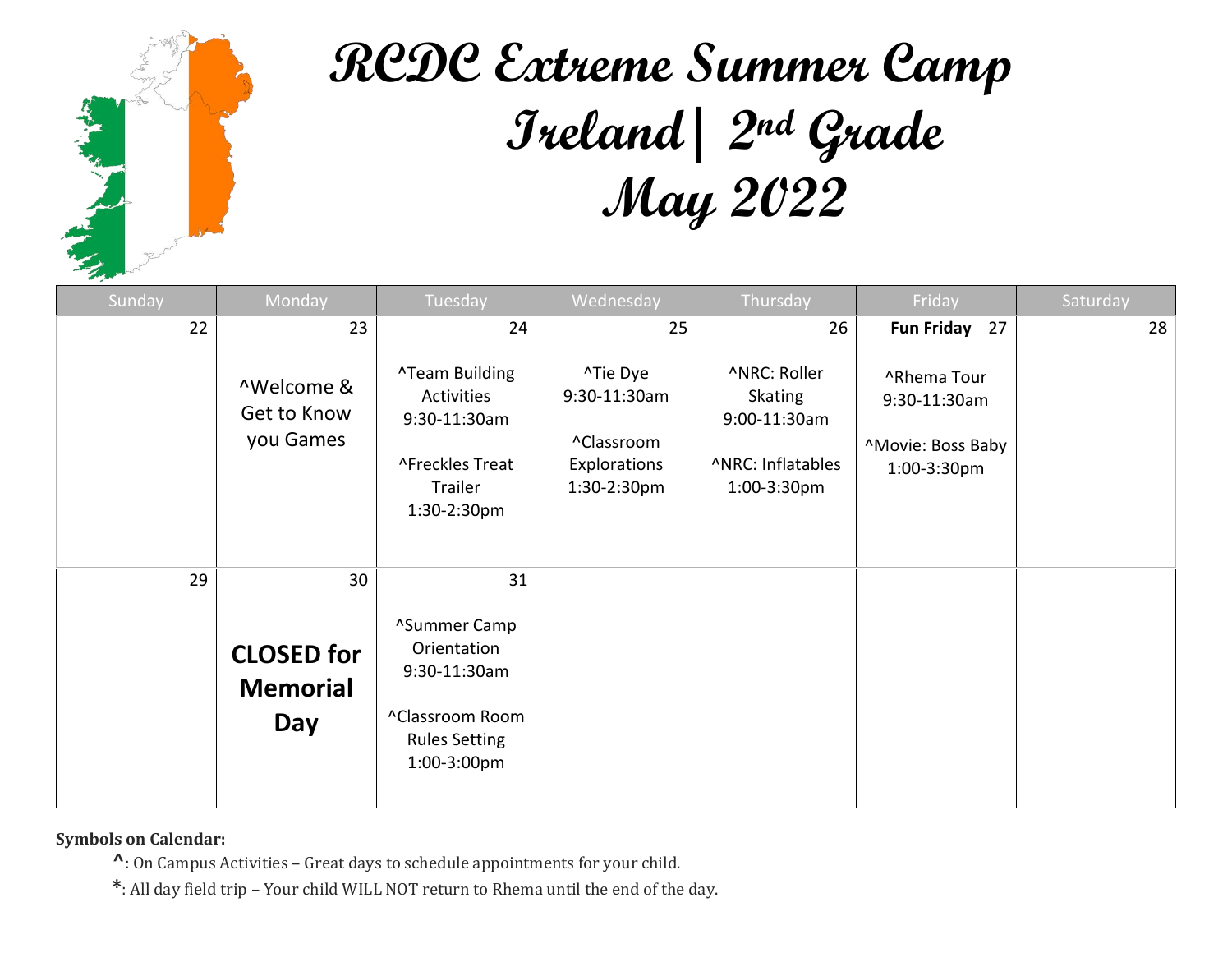

### **RCDC Extreme Summer Camp Ireland: 2nd Grade June 2022**



| Sun | <b>Mon</b>                                                                                                                                    | <b>Tue</b>                                                                                      | <b>Wed</b>                                                                                | <b>Thu</b>                                                                                                 | Fri                                                                                                                                 | Sat            |
|-----|-----------------------------------------------------------------------------------------------------------------------------------------------|-------------------------------------------------------------------------------------------------|-------------------------------------------------------------------------------------------|------------------------------------------------------------------------------------------------------------|-------------------------------------------------------------------------------------------------------------------------------------|----------------|
|     |                                                                                                                                               |                                                                                                 | $\mathbf{1}$<br>Bentley Splash Pad<br>9:00-12:00pm<br>^Go Stuffed<br>12:30-3:30pm         | $\overline{2}$<br><b>Tulsa Zoo</b><br>8:00am-3:00pm                                                        | Fun Friday 3<br><b>^Dino Games and Dance</b><br>Party<br>9:30-12:00pm<br>^Movie: Boss Baby Family<br><b>Business</b><br>1:00-3:30pm | $\overline{4}$ |
| 5   | 6<br>^Soccer Shots<br>9:00-11:00am<br>^Class Country<br>Introduction<br>1:00-3:00pm                                                           | $\overline{7}$<br><sup>^</sup> Soccer Shots<br>9:00-11:00am<br>Braum's Ice Cream<br>1:15-3:00pm | 8<br>^Soccer Shots<br>9:00-11:00am<br><b>AWater Inflatables</b><br>12:30-3:30pm           | 9<br>^Soccer Shots<br>9:00-11:00am<br>Aim High Academy<br>12:30-3:30pm                                     | Fun Friday 10<br>^Soccer Shots<br>9:00-11:00am<br>^Movie: A Dolphin's Tale<br>1:00-3:30pm                                           | 11             |
| 12  | 13<br>^Character Building<br>Assembly<br>9:30-11:00am<br>^Character Building &<br><b>Class Country Activities</b><br>1:00-3:00pm              | 14<br><b>Tulsa Botanical Gardens</b><br>8:30-12:00pm<br><b>BA History Mueum</b><br>12:30-3:30pm | 15<br>Jackson Park Splash Pad<br>9:00-12:00pm<br>^Crooked Oakes Studio<br>1:15-3:00pm     | 16<br>*5 Civilized Tribes<br>Museum<br>9:30-12:00pm<br>*Honor Heights park<br>12:15-3:30pm                 | Fun Friday 17<br>PAJAMA DAY!!!!!<br>^ Birthday Bash<br>9:00-11:30am<br>^Movie: A Dolphin's Tale<br>$\overline{2}$<br>1:00-3:30pm    | 18             |
| 19  | 20<br>^Character Building<br>Assembly & Activities<br>9:30-11:30am<br>^Character Building &<br><b>Class Country Activities</b><br>1:00-3:00pm | 21<br>*Fort Gibson<br><b>Historical Site</b><br>$8:30-2:30$ pm                                  | 22<br>Bentley Splash Pad<br>9:00-12:00pm<br>^NRC: Roller Skating<br>1:00-3:00pm           | 23<br>*Discovery Lab<br>8:30-12:00pm<br>*Chuck-E Cheese<br>12:00-3:00pm                                    | Fun Friday 24<br>^Chilll Day<br>9:00-11:30am<br>^Movie: Ron Gone Wrong<br>1:00-3:00pm                                               | 25             |
| 26  | 27<br>New Orleans Square:<br>Movie Theater<br>8:30-12:30pm<br>^Character Building<br>Assembly<br>$1:00-3:00$ pm                               | 28<br>All Sports Mini Golf<br>9:00-12:00pm<br>Sky Zone<br>12:30-3:30pm                          | 29<br><b>ANRC: Inflatables</b><br>9:00-11:30am<br>Sieling Park Splash Pad<br>12:30-3:30pm | 30<br>^Character Building &<br><b>Class Country Activities</b><br>9:00-12:30pm<br>Bounce U<br>12:30-3:30pm |                                                                                                                                     |                |

**Symbols on Calendar: ^**: On Campus Activities | **\***: All day field trip | Early Drop Off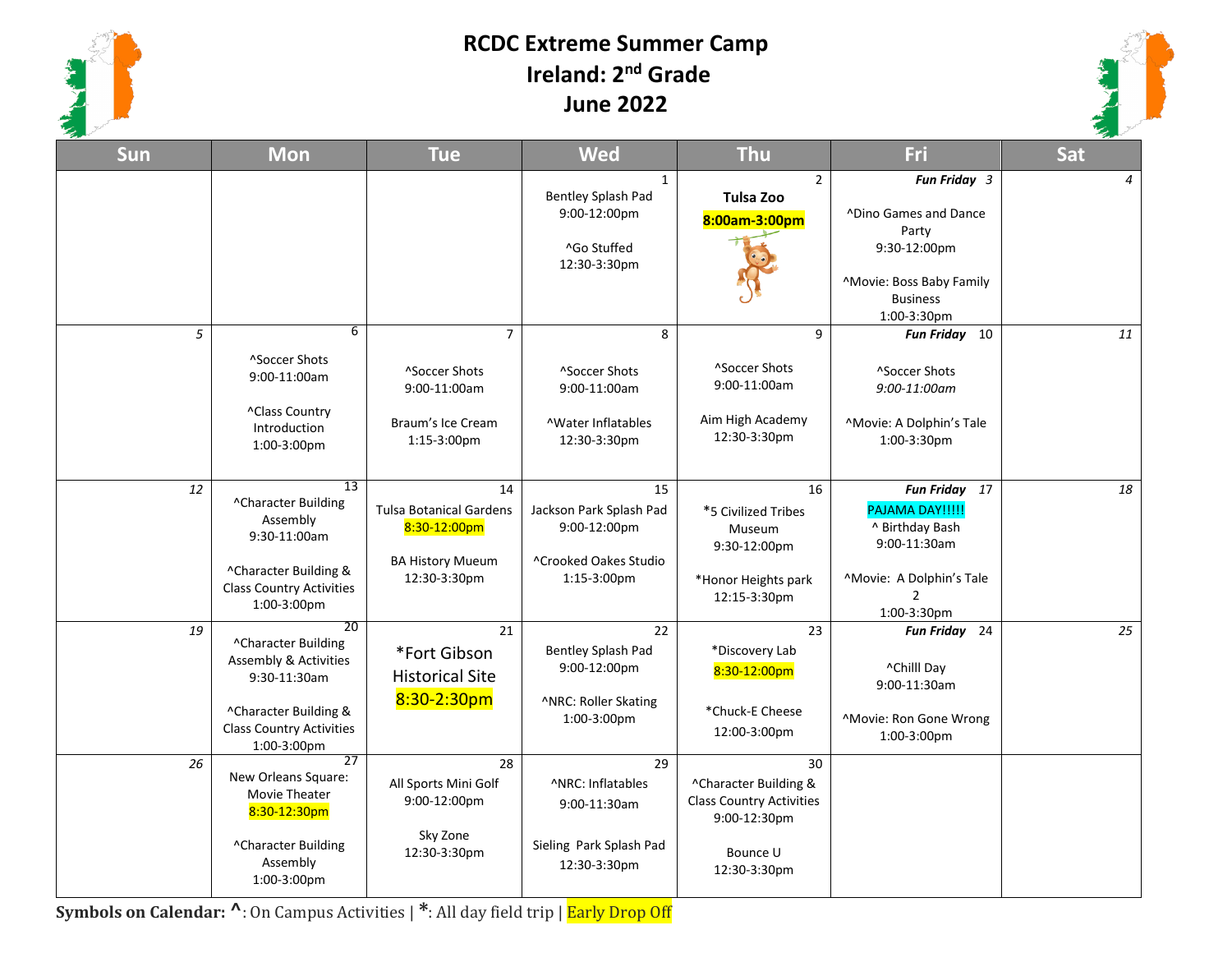

### **RCDC Extreme Summer Camp Ireland: 2nd Grade July 2022**



| Sun                                                            | Mon                                                                                                                                      | <b>Tue</b>                                                                             | Wed                                                                                             | Thu                                                                       | Fri                                                                                                 | Sat         |
|----------------------------------------------------------------|------------------------------------------------------------------------------------------------------------------------------------------|----------------------------------------------------------------------------------------|-------------------------------------------------------------------------------------------------|---------------------------------------------------------------------------|-----------------------------------------------------------------------------------------------------|-------------|
|                                                                |                                                                                                                                          |                                                                                        |                                                                                                 |                                                                           | Fun Friday 1<br><b>^Olympic Games Prep</b><br>9:30-11:30am<br><b>^Trading Post:</b><br>1:30-2:00pm  | $2^{\circ}$ |
| 3<br>ON CAMPUS ALL<br><b>WEEK!</b> Wear Tennis<br><b>Shoes</b> | 4<br><b>Closed for</b><br>Independence<br>Day!                                                                                           | 5<br>^Olympic Games<br>Opening Ceremony &<br>Games<br>9:30-3:00pm                      | 6<br>^Olympic Water Games<br>9:30-3:00pm<br><b>AFreckles Treat Trailer</b><br>1:30-2:00pm       | $\overline{7}$<br>^Olympic Games<br>9:30-3:00pm                           | Fun Friday 8<br>^Olympic Closing<br>Ceremony<br>9:00-11:30am<br>^Movie: 1:00-3:00pm                 | 9           |
| 10<br>17                                                       | 11<br>^Character Building<br>Assembly<br>$9:30-11:00am$<br>^Character Building &<br><b>Class Country Activities</b><br>1:00-3:00pm<br>18 | 12<br>Oiler's Ice Rink<br>8:15-12:00pm<br>^Freckles Treat Trailer<br>1:30-3:30pm<br>19 | 13<br>Hunter Park Splash Pad<br>9:00-12:00pm<br>^Animal Encounter<br>1:30-3:00pm<br>20          | 14<br>Ink's Shaved Ice<br>9:45-11:30am<br>Andy B's<br>12:30-4:00pm<br>21  | Fun Friday 15<br>Chill Day<br>9:30-11:30am<br>Movie: Peter Rabbit 2<br>1:30-3:00pm<br>Fun Friday 22 | 16<br>23    |
|                                                                | ^Character Building<br>Assembly<br>$9:30-11:00am$<br>^Character Building &<br><b>Class Country Activities</b><br>1:00-3:00pm             | *Urban Air<br>9:00-3:00pm                                                              | *Wheels & Thrills<br>8:00-11:30am<br>*Bentley Splash Pad<br>11:30-3:30pm                        | Oklahoma Aquarium<br>9:00-12:30pm<br>Georgia's Art Studio<br>12:30-3:30pm | ^Christmas In July<br>Pajama Day                                                                    |             |
| 24                                                             | 25<br>^Character Building<br>Assembly<br>$9:30-11:00am$<br>^Character Building &<br>Class Country Activities<br>1:00-3:00pm              | 26<br>*Jasmine Moran<br>Museum<br>$7:30 - 5:00pm$                                      | 27<br>Jackson Park Splash Pad<br>9:00-12:00pm<br>^Not Your Grandma's<br>Cupcakes<br>1:00-3:30pm | 28<br>*Main Event<br>10:00-4:00pm                                         | Fun Friday 29<br>^Chill Day<br>9:00-11:30am<br>^Movie: Sing<br>1:00-3:00pm                          | 30          |

**Symbols on Calendar: ^**: On Campus Activities | **\***: All day field trip | Early Drop Off |